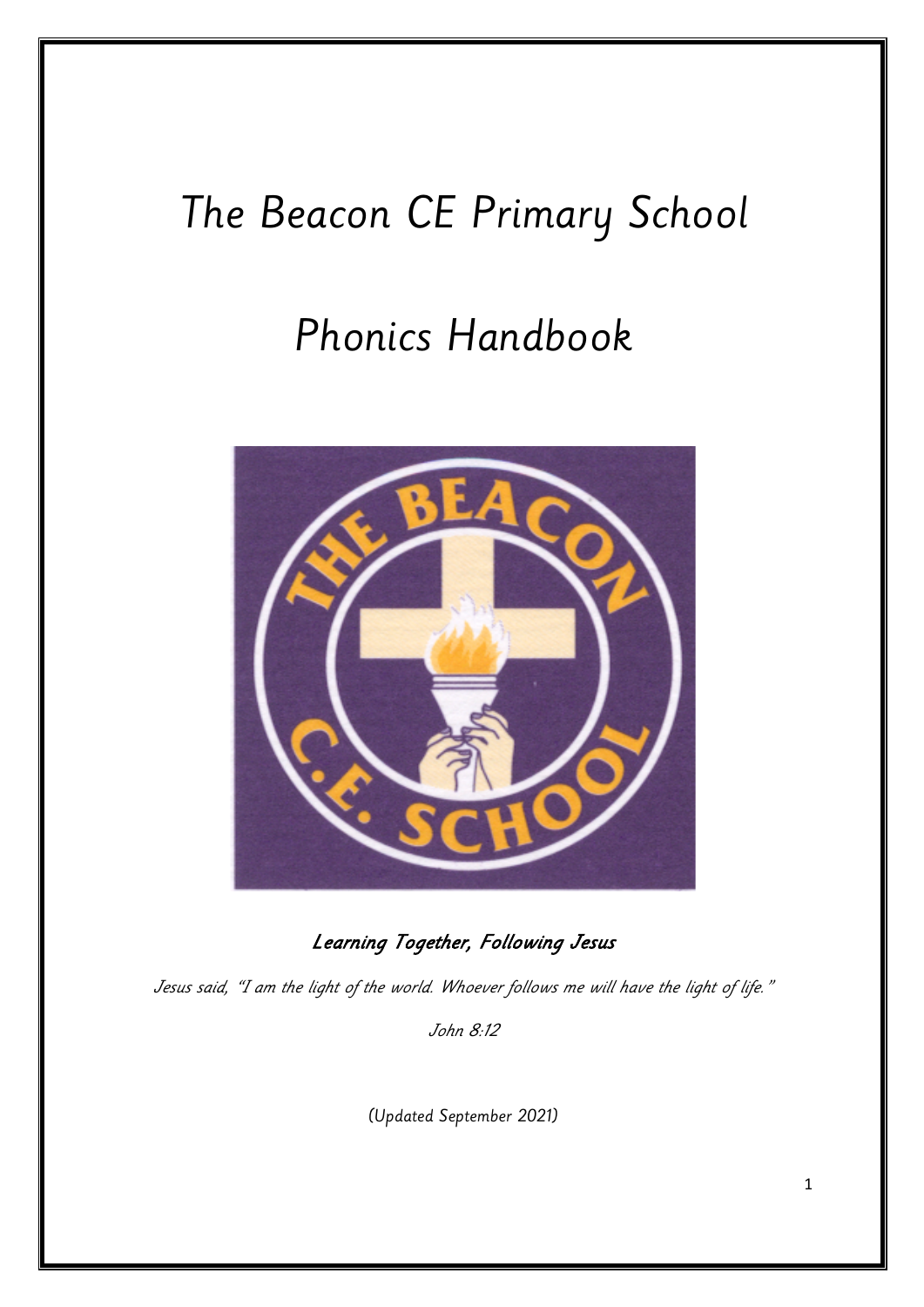## The Beacon CE Primary School

## Phonics Handbook

At The Beacon CE Primary School we strive to ensure that all children become successful, fluent readers by the end of Key Stage One and believe this is achievable through a combination of strong, high quality, discrete phonics teaching combined with a whole language approach that promotes a 'Love of Reading' culture.

We believe that high quality teaching of phonics is the key to developing independent readers and this is given the highest priority. We want 'every child to be a reader' and we implement a rigorous and sequential approach to developing speaking and listening and teaching reading, writing and spelling through systematic phonics.

This handbook is aimed at reinforcing a consistent, high quality approach to the teaching of phonics across the Early Years Foundation Stage, (EYFS,) Key Stage One and on into Key Stage Two for children who still need this further support.

## Pedagogy Overview of Phonics:

Phonics is a way of teaching children to read quickly and skilfully. Children are taught how to:

- recognise the sounds that each individual letter makes;
- $\bullet$  identify the sounds that different combinations of letters make such as 'sh' or 'oo'; and
- blend these sounds together from left to right to make a word.

Children can then use this knowledge to decode new words that they hear or see.

## Our School Aims:

- To teach children aural discrimination, phonemic awareness and rhyme awareness to support application into reading and writing.
- To encourage repetition and consolidation, so that decoding and the skills of segmenting and blending are automatic.
- To encourage children to segment and blend as a way into fluent and automatic reading, writing and spelling.

## We want our children, regardless of their background, needs or abilities to:

• To learn to read and write all 44 graphemes in the English language.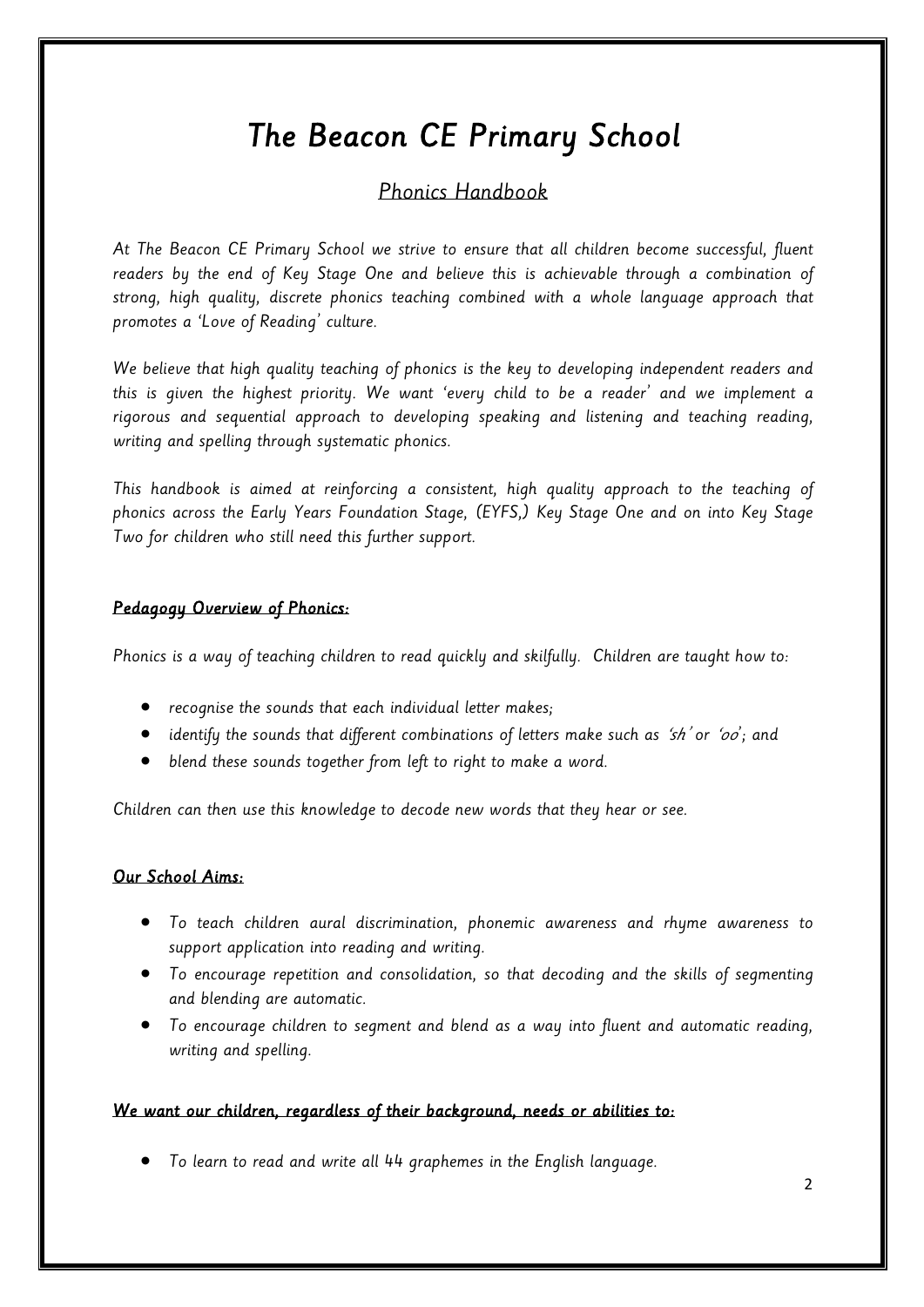- To learn specific strategies to help them remember common exception words.
- To experience teaching of phonics which is lively, interactive, multi sensory and investigative.
- To apply their phonic skills in all areas of the curriculum.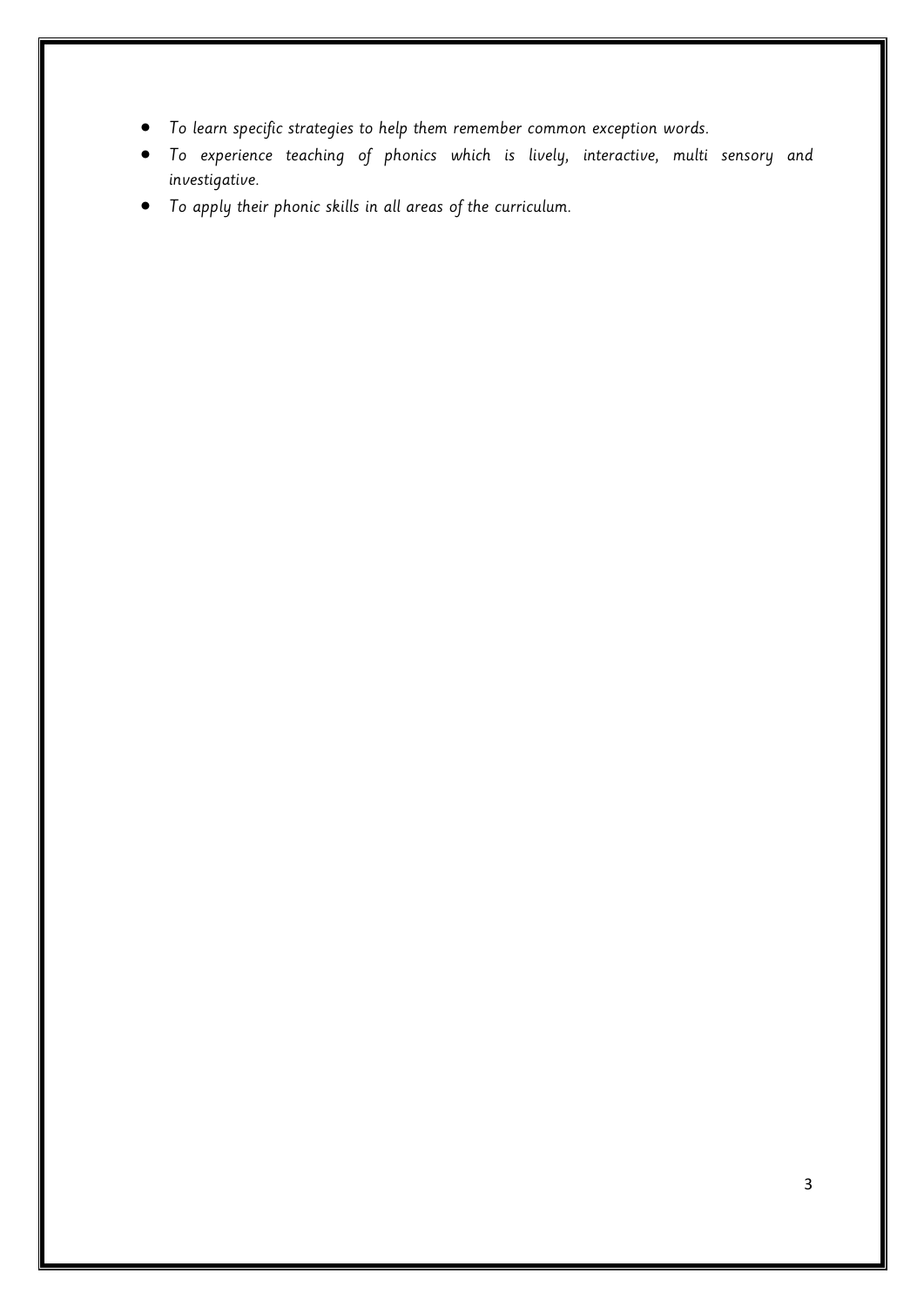#### Teaching and Learning in Phonics at The Beacon CE Primary School

At the Beacon Primary School we follow the Read Write Inc programme to teach phonics and reading in Reception and into Key Stage 1. Our 2-3 Room and Nursery children are immersed in phonics using the Letters and Sounds phonics programme, focusing on Phase 1 and working through the seven Aspects. Both programs are supported by staff using elements of Read Write Inc; this is used to support the effective delivery of phonics sessions to cater for all our children's needs. Our main aims is that our children develop their phonological awareness, to deepen their knowledge of blending and segmenting and reading the Common Exception Words so that they become fluent readers.

#### Read Write Inc Principles

We have five core principles to teaching and learning. Teacher must:

- Purpose Know the purpose of every activity and share with the children
- Passion Be passionate about teacher to engage children
- Pace Teach at an effective pace
- Participation Ensure every child participates throughout the lesson.
- Praise Praise effort and progress (not ability)

## Read Write Inc

#### Reading

In Read Write Inc. Phonics teaches children to read accurately and fluently with good comprehension. Children learn the English alphabet code: first they learn one way to read the 40+ sounds and blend these sounds into word, then learn to read the same sound with alternative graphemes. They experience success from the very beginning. Lively phonics books are closely matched to their increasing knowledge of phonics and 'tricky' words and as children re-read the stories, their fluency increases.

Children will take home a Read Write Inc. Book Bag Book which are engaging texts to support children with additional reading practice outside the classroom. The books are uniquely matched ot the existing Read Write Inc. Phonic Storybooks to reinforce children's learning of phonics at the appropriate level, helping them to make even faster progress in reading.

#### **Writing**

The children write several times a week, rehearsing out lout what they want to say, before spelling the words using the graphemes and 'tricky' words they know. They practice handwriting: sitting at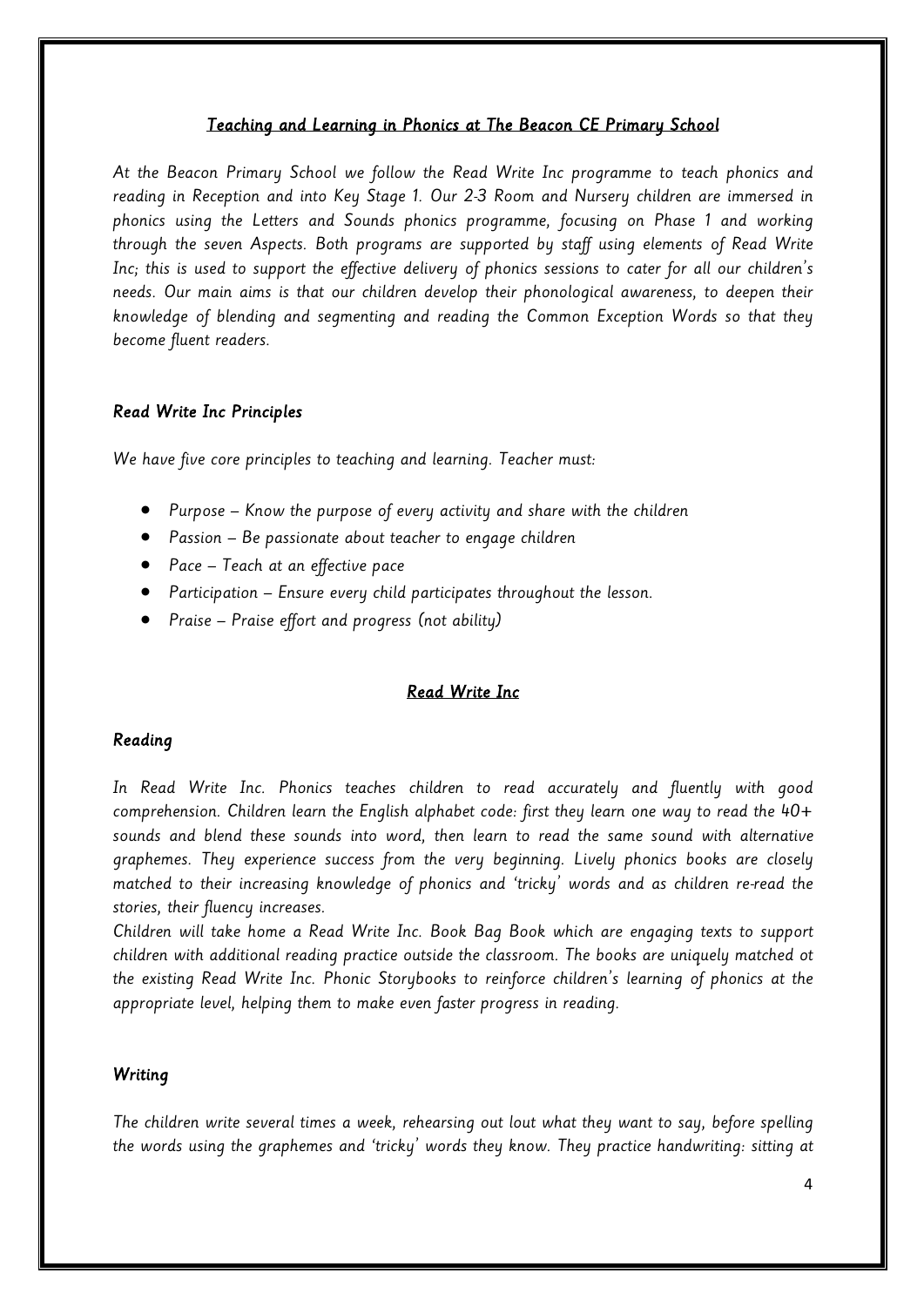a table conformably, they learn correct letter formation and how to join letters speedily and legibly. All children have their own Read Write Inc. Phonics Book in which they work in from the start of the Read Write Inc Programme.

## The Order of Teaching Sounds

Individual sounds are called 'speed sounds' – because we want your child to read them effortlessly. All children are entry assessed and put into broad Speed Sound Groups for the first four weeks on the school term.

#### Set 1 Speed Sounds

Set 1 sounds are the initial letter sounds. They are taught in the following order:

m, a, s, d, t, I, n, p, g, o, c, k, u, b, f, e, l, h, sh, r, j, v, y, w, th, z, ch, qu, z, ng, nk

#### Set 2 Speed Sounds

There are 12 Set 2 'speed sounds' that are made up of two or three letters, which represent just one sound, e.g. ay as in play, ee as in tree and igh as in high.

When children learn their Set 2 sounds they will learn: the letters that represent a speed sound e.g. ay, a simple picture prompt linked to the 'speed sound' and a short phrase to say e.g. may I play.

Every speed sound has a list of green words linked to it, so your child can 'sound out' and 'sound blend' words containing the new speed sounds they have just learnt, for example s-p-r-ay = spray.

Set 2 speed sounds are taught in the following order:

ay, ee, igh, ow, oo, oo, ar, or, air, ir, ou, oy

#### Set 3 Speed Sounds

When learning their Set 2 speed sounds they will be taught that there are more ways in which the same sounds are written, e.g. ee as in tree and ea as in tea.

Set 3 speed sounds are taught in the following order:

ea, oi, a\_e, i\_e, o\_e, u\_e, aw, are, ur, er, ow, ai, oa, ew, ire, ear, ure, tion, tious/cious

Fred Talk



Fred the Frog helps children read and spell. He can say the sounds in words, but he can't say the whole word, so children have to help him. The help children read, Fred (the teacher) says the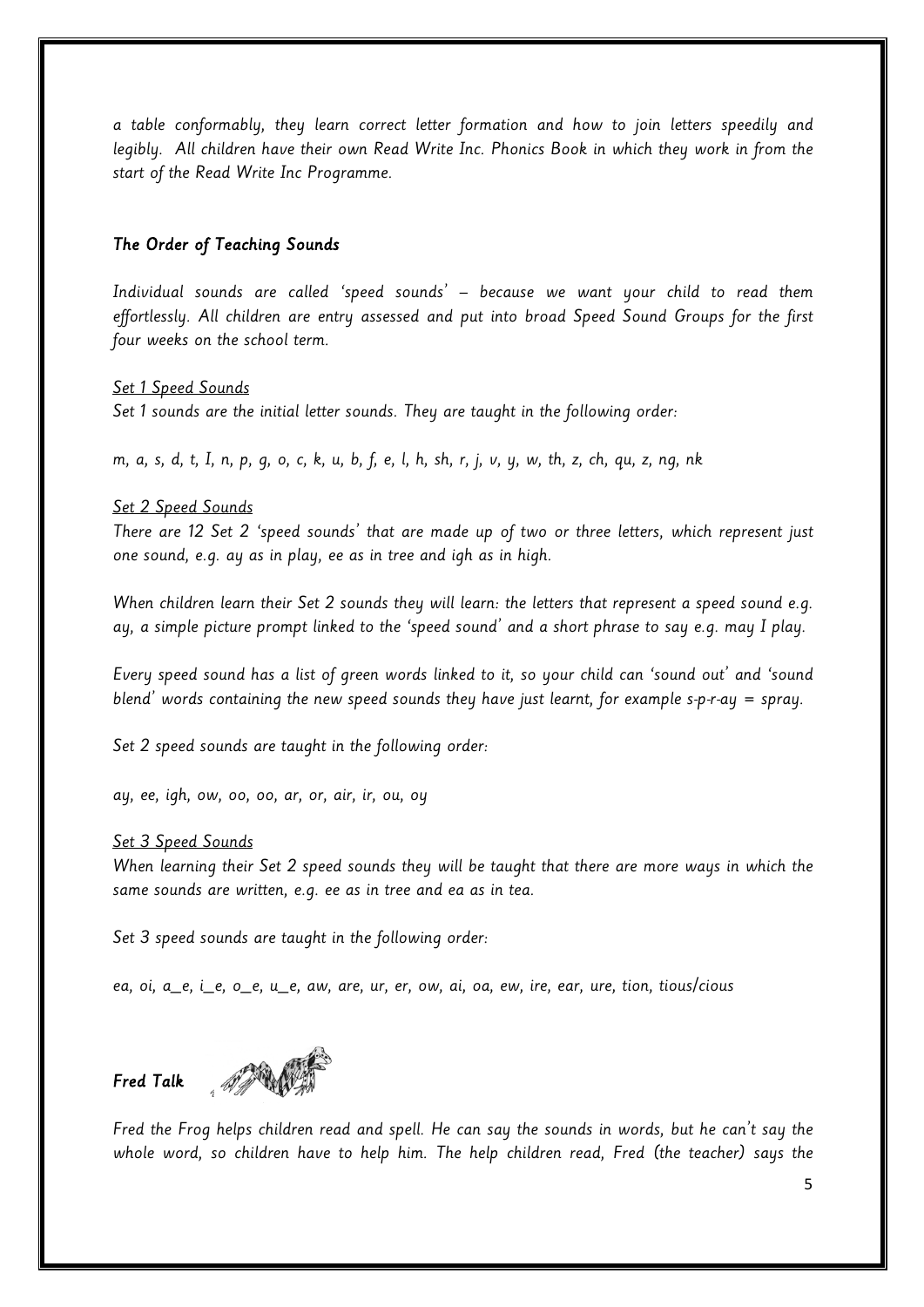sounds and then children say the word. Example: Fred says c-a-t, children say cat, Fred says –l-ight, children say light

## Fred Fingers



Fred Fingers are used to spell Green words in both the Speed Sounds Lessons and in Yellow, Blue and Grey Get Writing Books. Children say the sounds as they press the sounds onto their fingers. In Speed Sound Set 1 Lessons, the teacher tells the children how many fingers they will need to show. In Speed Sounds Sets 2 and 3 and in Yellow, Blue and Grey Storybooks, children count the number of sounds in the word and then show the corresponding number of fingers.

## Fred in your head



Once children can sound out a word, we teach them to say the sounds in their heads. Hold up the word to give children time to mime the sounds, and then push the word forward as a signal to say the word together, until they can say the word straight away. We show them how to do this by:

- 1. Whispering the sounds and then saying the whole word
- 2. Mouthing the sounds silently and then saying the whole word
- 3. Saying the whole word straight away

#### Spelling with Fred Fingers

Children are taught to use their fingers to help them write words. Children will say a word out lout and then break it down into its individual sounds using their fingers. So, if a word has three sounds in like dog, d-o-g or ship, sh-i-p the children will hold up three fingers. If the word has four sounds in, the children hold up four fingers. The children then 'pinch' each finger as they say the sounds they need in the word. This supports them when writing words as they write a letter that represents each sound.

#### Red and Green Words

Red word cards feature common words with an uncommon spelling, e.g. ai in said. Green word card are used in speed sounds lessons, for children to practice words blending for reading.

|      | the  | at<br>. .       | mad |
|------|------|-----------------|-----|
| you  | uour | sad<br>$\cdots$ | dad |
| said | was  | sat<br>$\cdots$ | mat |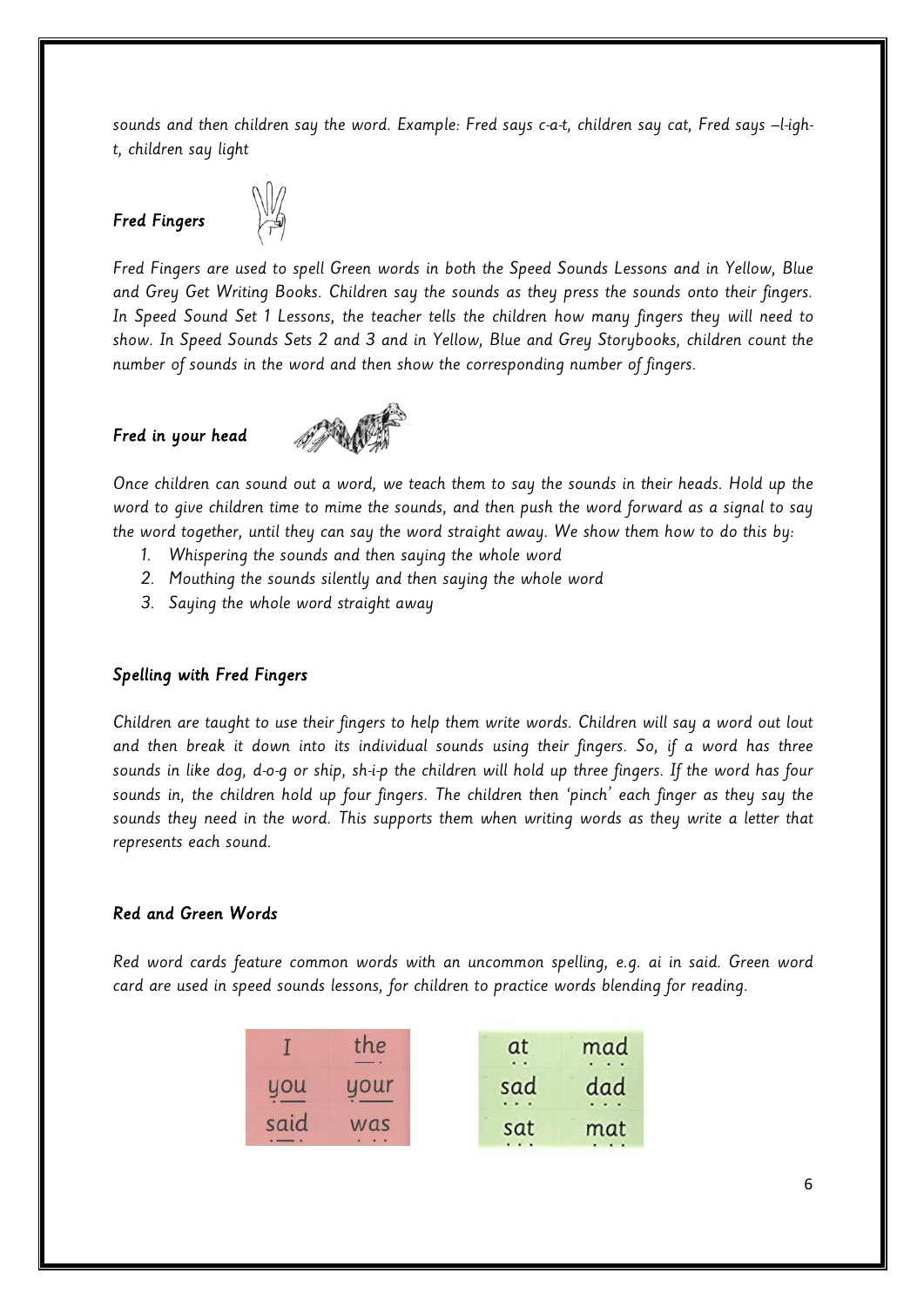#### Nonsense Words / Alien Words

As children develop their skills, we want them to be able to apply their knowledge of sounds and decoding skills to read any unfamiliar word, whether it is real or nonsense. During lessons, children have opportunities to practice their decoding skills by sounding out the letters in 'Alien words'. This shows us that children are using their decoding skills and not replying on existing knowledge of real words. This is an important part of the Phonic Screening Test which children complete at the end of Year 1.

#### Word Time Lessons

Once the children have learned a few initial sounds, they can begin to blend the sounds together to read real words in a Word Time session. Each word time session involves oral blending the sounds the children have learned and know. Children have opportunities to practice Fred talking the words until they become able to read them on sight. Ditty lessons follow on from this, the children go from reading single words to whole sentences.

#### Story Book Lessons

Once children are reading whole sentences, children move into storybooks. These storybooks are closely matched to their developing phonic knowledge. All storybook consist of green words, linked to the sounds the children have been learning. Red words (words that are not decodable) and also challenge words which support the children's developing vocabulary. The child practice these words individually ad then can apply this knowledge when seeing them in the context of a story.

#### We teach Phonics as follows:

#### 2 – 3 Room: (Letters and Sounds)

Children in our 2 – 3 Room access Phase 1 teaching through Key Person time and provision in the learning environment. All practitioners' segment and blend words regularly to support children's learning and development and opportunities to apply phonics and skills are planned into child initiated and key person group activities. Practitioners mainly focus on Phase 1, Aspects  $1 - 6$ , ensuring that they teach the three strands; Tuning into Sounds (auditory discrimination), Listening and Remembering sounds (auditory memory and sequencing) and Talking about Sounds (developing vocabulary and language comprehension).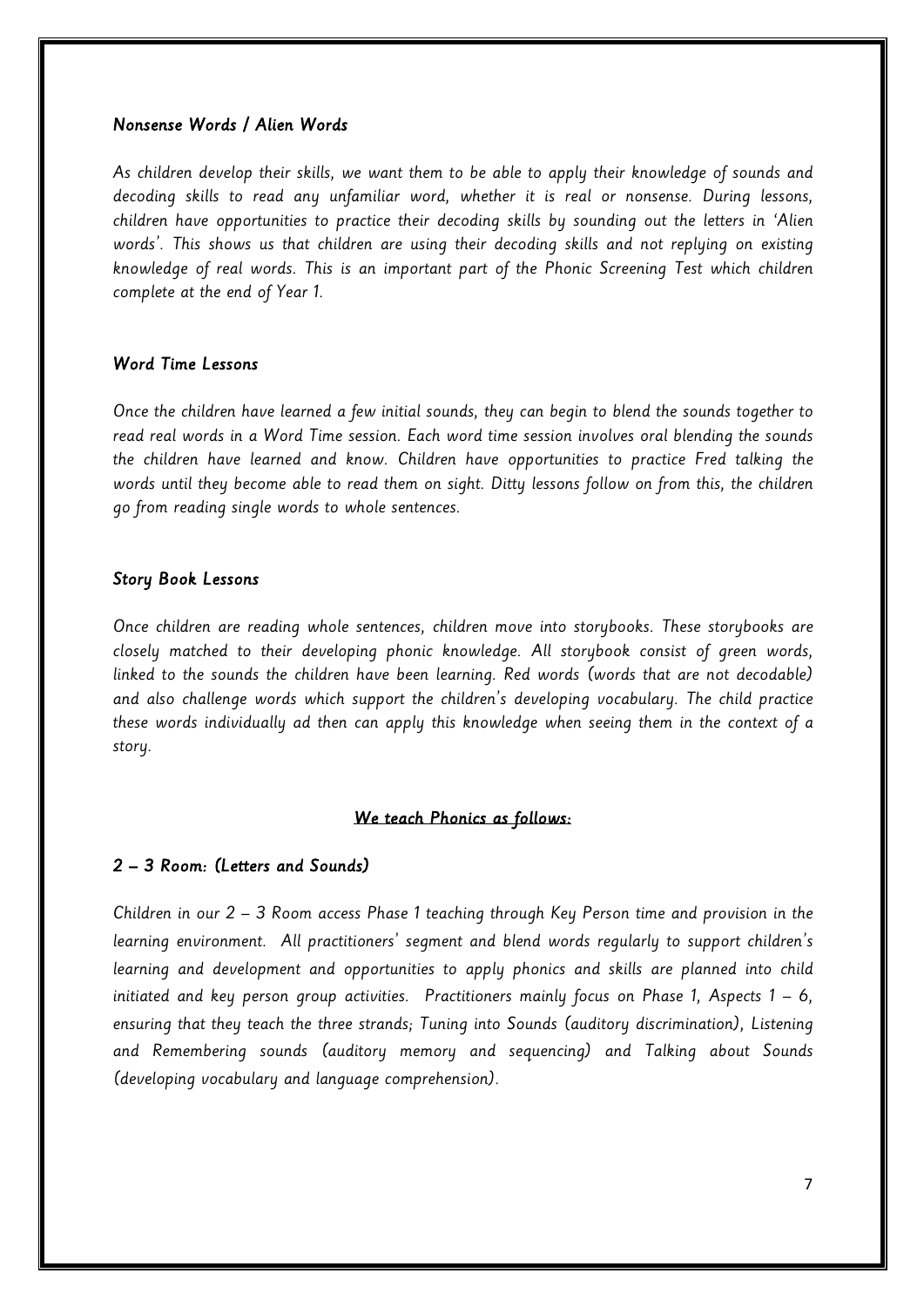#### Nursery: (Letters and Sounds)

Children work in differentiated groups on a daily basis. They access Phase 1 teaching through short, guided teaching sessions and through provision in the learning environment. Practitioners' segment and blend words (when children are ready) to support children's learning and development and opportunities to apply phonics and skills are planned into child initiated and key person group activities. Practitioners mainly focus on Phase 1, Aspects 1 – 7, ensuring that they teach through the three strands of progression; Tuning into Sounds (auditory discrimination), Listening and Remembering sounds (auditory memory and sequencing) and Talking about Sounds (developing vocabulary and language comprehension). As children become more confident in Phase 1, Phase 2 sounds will be introduced through play based activities.

#### Reception: (RWI)

Children work in differentiated groups on a daily basis and are taught through Read Write Inc. Phonics skills are also embedded in writing and reading tasks in Literacy sessions. Regular tracking of children's progress takes places through the Sets to inform planning. Our aim is that children will be moving onto pink / purple Storybooks by the end of Reception. By secure we mean letter and sounds correspondence and the application independently into reading and writing.

#### Year 1: (RWI)

Children work in differentiated groups on a daily basis and are taught through Read Write Inc. Phonics skills are also embedded in writing and reading tasks in Literacy sessions. Regular tracking of children's progress takes places through the Sets to inform planning.

Our aim is that children will be secure in Set 1, Set 2 and Set 3 Sounds and be have made a good level of progression in Storybooks. Children will also have plenty of practise in recognising 'Alien' or pseudo words, in readiness for the Phonic Screening Check and to give them the confidence to read any word. Children should aim to read and write all the common exception words for Years 1. Targeted support is provided for those children identified as under - performers or newly arrived into the country. We provide 'Readers Count' intervention and Reading Recovery.

#### Year 2: (RWI)

Targeted support is provided for those children who did not meet the required standard in phonics in Year 1, these children will also follow Read Write Inc. We also provide 'Readers Count' and Reading Recovery programmes for some children.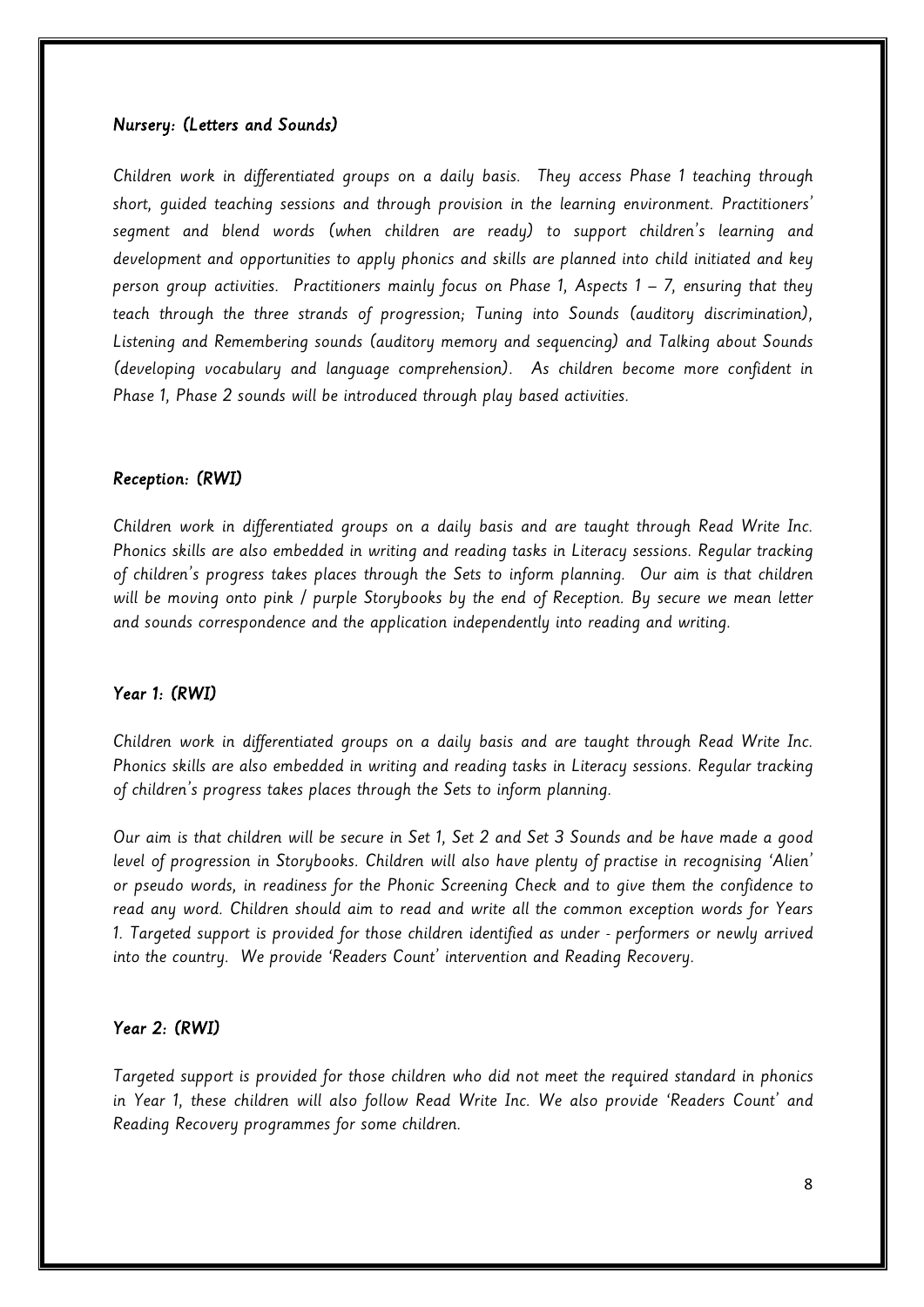## Readers Count (Intervention):

Readers Count is a literacy based intervention which focusses on providing specific support in the areas of phonics, reading and writing. The Every Child Counts programme is accredited and overseen by Edge Hill University. Readers Counts teachers are specially trained to ensure your child's learning is accelerated to narrow any academic gaps between peers.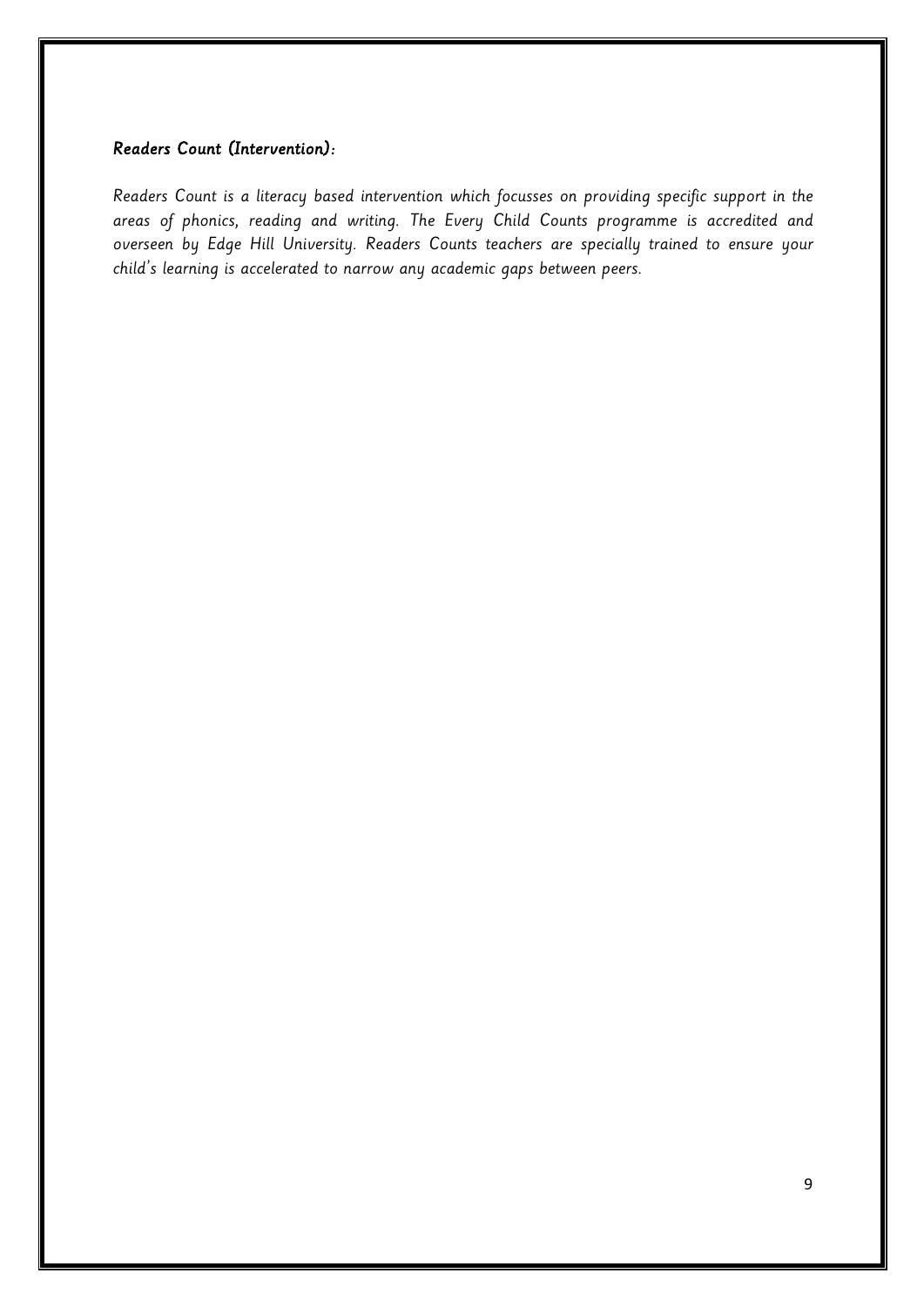## Parents as Partners

We are fully committed to developing strong partnerships between home and school. Co-operation and support from parents is paramount if a child is to become a successful and competent reader. It is our policy that children receive two reading books a week (benchmarked level), which support their phonic skills, as well as a Read Write Inc book that children have read during the week. We encourage parents and carers to read at home and comment in children's reading diaries, so there is a clear dialogue between home and school. Our Reception children also have R.E.A.D words in their reading records, so they can practise these skills at home and weekly phonics homework, to support new phonemes learned.

R.E.A.D stands for;

- Read Aloud!
- Energise!
- Action!
- Dance it Out!

Children learn a High Frequency Word a day during the R.E.A.D session so they can develop their skills when automatically reading the High Frequency Words, developing their fluency when reading.

We also provide regular workshops for families to attend to gain a better understanding of what and how we teach at The Beacon CE Primary. We believe that is supports family members to build upon the work we are doing in school, which further supports the children's learning and development.

## Year 1 National Phonics Screening Check

All children in Year One will be screened using the National Assessment materials during the summer term. If the children in Year One do not meet the required standard in the screening check they will be retested when they are in Year Two. This data is submitted to the local Authority.

## Staff development and training

At The Beacon CE Primary, we are committed to ensuring all our Teachers and Teaching Assistants have access to high quality, up to date training to ensure that provision is of a high quality. This is through 'in house' training, working with the local Authority and having specialist teachers trained on the Readers Count training. Training needs are reviewed on an annual basis as part of our whole school CPD provision and we continue to develop expertise in the teaching on phonics.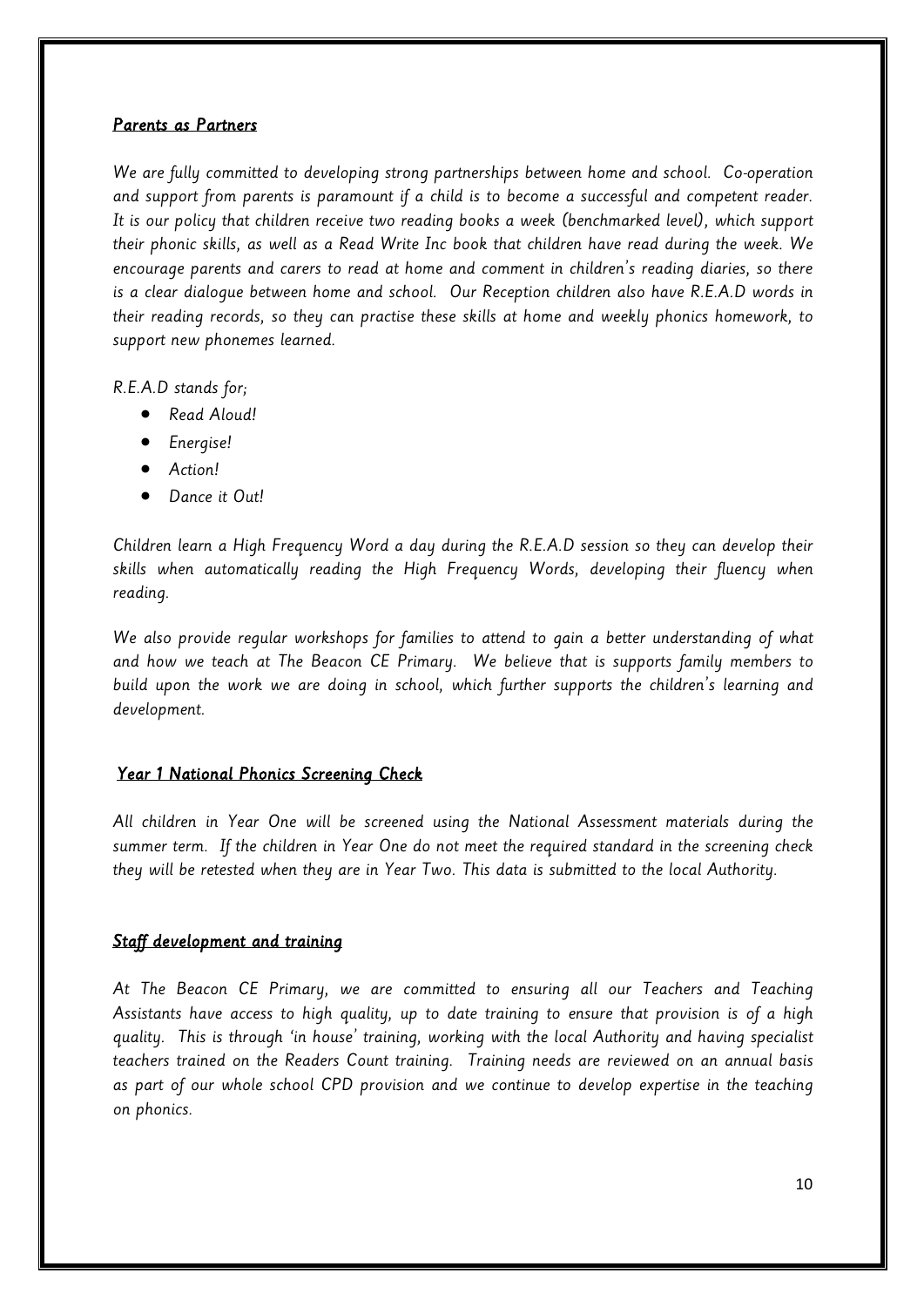## Assessment

In the EYFS and KS1 we assess children's progress on our Phonics assessment sheets for each set and plot the children on a Phonics tracker grid each half term. Children in Year 1 have regular (weekly) opportunities to work on Phonics Screening Check practise papers to identify specific skills or any gaps in learning.

## Equal Opportunities

At The Beacon CE Primary, the teaching of phonics is in accordance with the present policy for Equal Opportunities. We aim to provide equal access to phonics for those children with Special Educational Needs and those pupils who are very able and require extension activities through small group work, through the support of teaching assistants (where available) and through carefully differentiated activities.

## **Interventions**

We are committed to ensuring that specified members of staff are trained on the Readers Count programme. This intervention support children's phonetic learning and development but also develops sufficient expertise in the teaching of phonics and ensures consistency from one year to the next.

## The role of the practitioners who teach phonics;

- To plan and deliver multi sensory phonic sessions, following the 'sequence of teaching in a discrete phonics session'
- Model good practice in use of phonics strategies across the curriculum.
- Ensure that classrooms are well stocked with attractive and appropriate resources for the teaching of phonics.
- Keep up to date with record keeping and assessment.
- Ensure training is kept up to date and relevant to match the needs of groups and individual children they teach.

## The role of the Phonics Lead;

- To advise the Head Teacher and SLT of any action required (eg resources, standards etc) school and work with them to improve standards of attainment in phonics.
- To purchase, organise and maintain teaching resources.
- To assist with diagnosis and remediation of learning difficulties / challenge of more able, including G&T and offer specialist advice in supporting these children.
- To encourage and lead training for TAs, teachers and parents.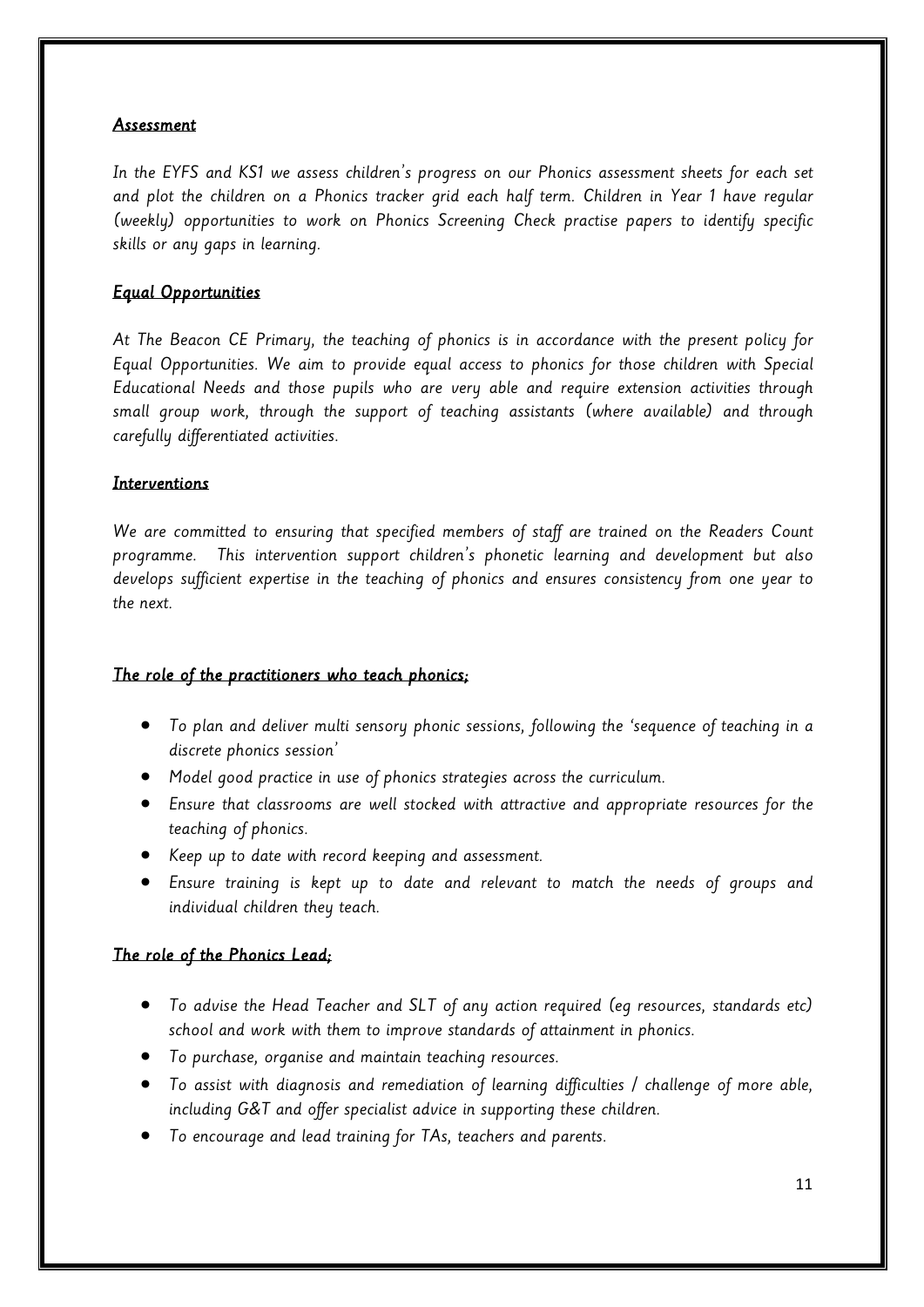- To inform staff about current developments in the subject.
- To provide a strategic lead and direction for the subject in the school.
- To monitor tracking grids and evaluate progress.